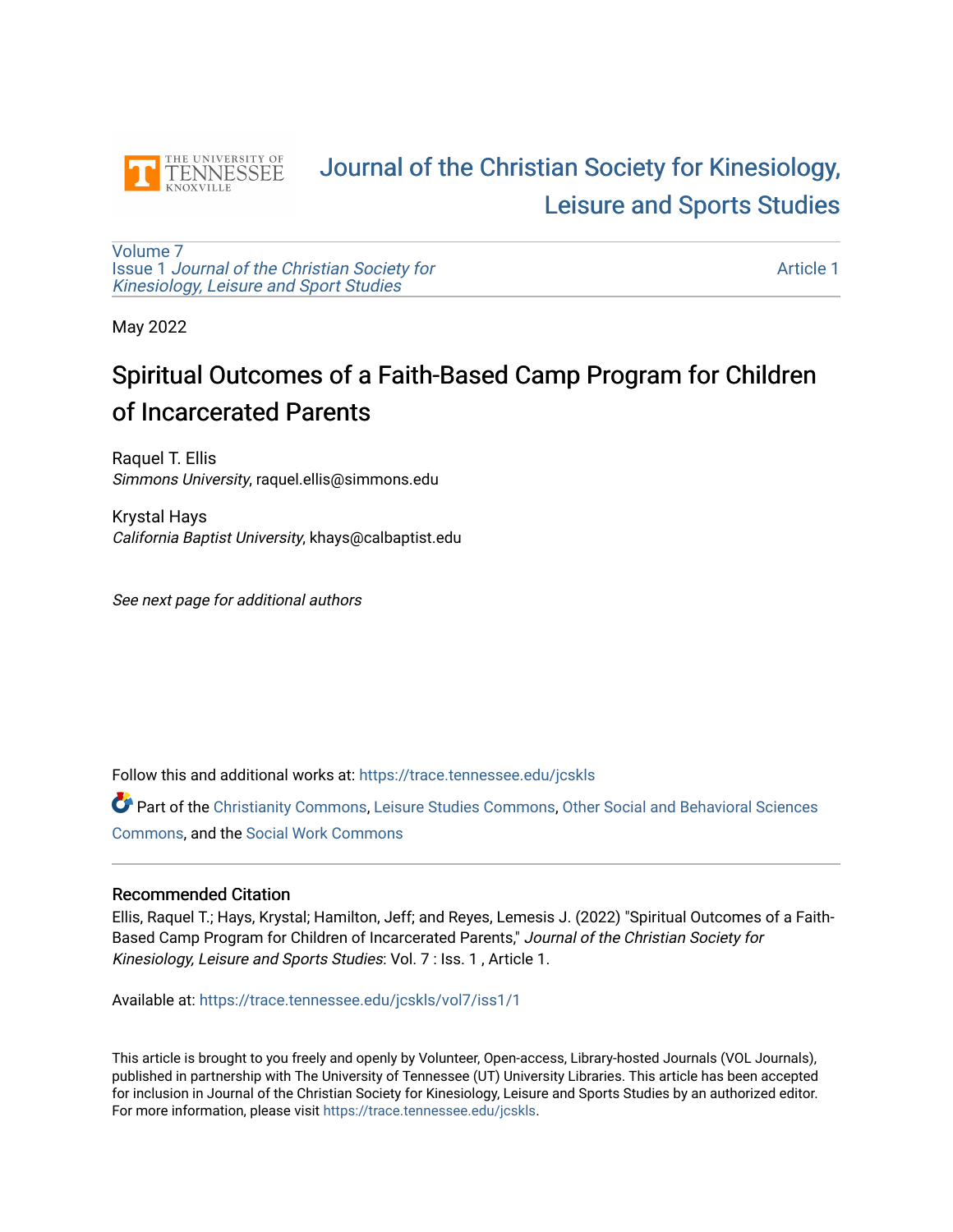# Spiritual Outcomes of a Faith-Based Camp Program for Children of Incarcerated Parents

# Cover Page Footnote

The authors would like to extend appreciation to the staff at Camp Agape California for their partnership in the research study that is the focus of this article.

# Authors

Raquel T. Ellis, Krystal Hays, Jeff Hamilton, and Lemesis J. Reyes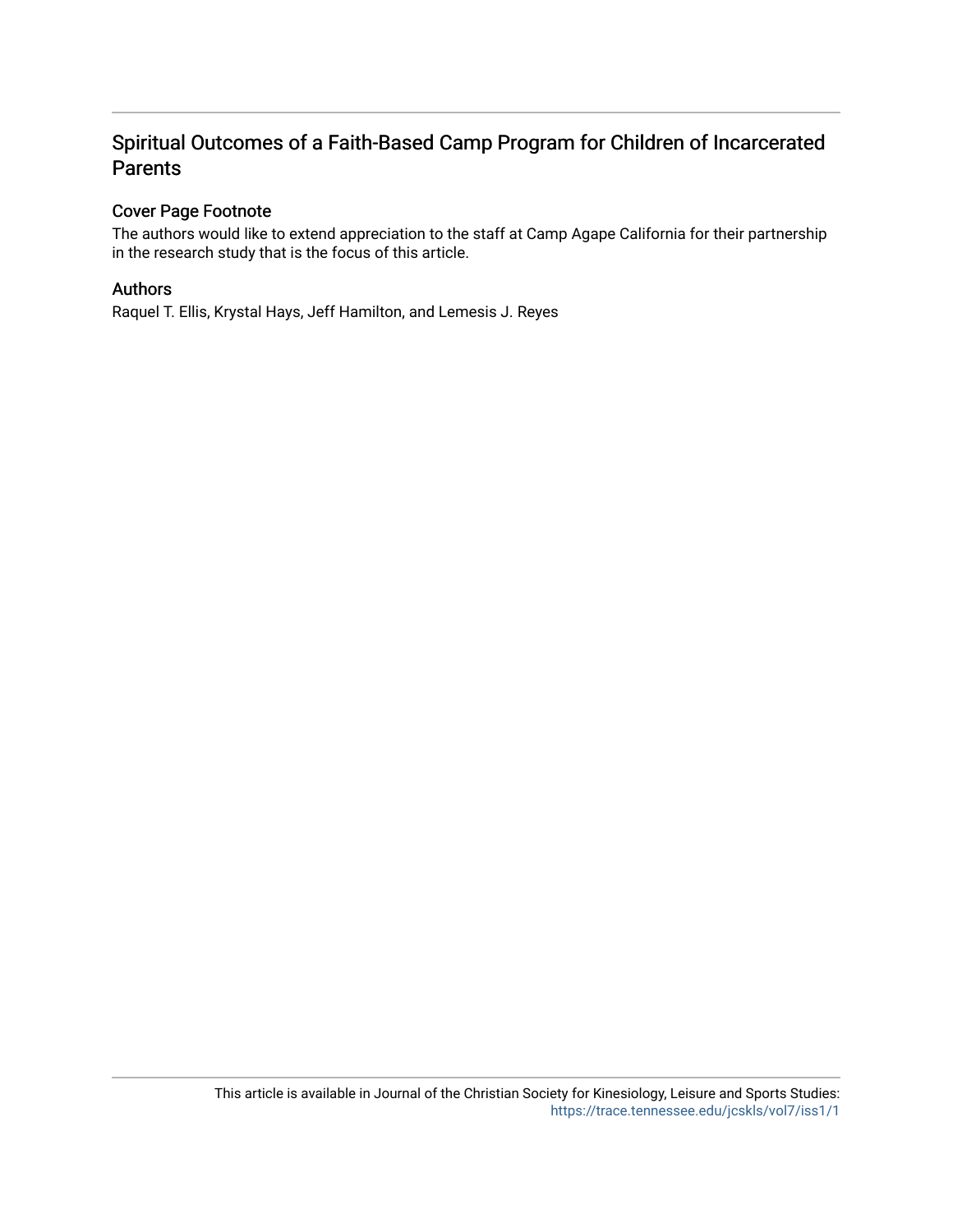#### **Introduction & Background**

There are an estimated five million children, ages birth through 17, in the United States who have one or more parents incarcerated (Kaeble & Cowhig, 2018). In other words, seven percent of all U.S. children have experienced parental incarceration (Murphey &Cooper, 2015). A growing body of literature indicates the negative implications of parental incarceration on a child's wellbeing (Hairston, 2007; Martin, 2017; Murphey & Cooper, 2015). Parental incarceration has been identified as an adverse childhood experience (ACE) which researchers have found to increase risk for future morbidity and mortality. ACEs are associated with negative outcomes related to chronic disease (Felitti, 2019; Gilbert et al., 2015; Sonu, Post & Feinglass, 2019), mental illness (Anda et al., 2007; Chapman et al., 2004; Davis & Schlafer, 2017; Whitfield et al., 2005), and lack of life opportunities (e.g., education, employment, and income potential) (Metzler et al., 2017). According to Turney (2018), children with incarcerated parents experience five times as many ACEs compared to their counterparts, which puts them at disproportionate risk of chronic illness and early death. Thus, children of incarcerated parents are a vulnerable population in need of supportive programs to mitigate these potential outcomes.

One type of supportive program that serves this population is faith-based camp programs, which are purposed to enhance the social-emotional, developmental, and spiritual wellbeing of children and adolescents. According to Pinckney and colleagues (2020), there is little attention within the recreation and leisure literature on the positive impact of faith-based recreation settings such as community recreation centers, day and residential camps, and sports programs on youth development. This article seeks to contribute to filling the gap in the recreational and leisure literature around the benefits of faith-based camp programs on the spiritual development of children and youth. Specifically, this article documents a study that suggests that faith-based camp experiences have the potential to be particularly effective in helping children of incarcerated parents initiate spiritual development, which has been associated with resilience in previous studies (Kim & Esquivel, 2011).

#### **Spirituality and Wellbeing of Children and Adolescents**

Faith-based programs for children of incarcerated parents are important to consider because of the known benefits of spirituality on improved wellbeing. Spirituality is a crucial factor in a young person's development and their search for meaning, significance, and connectedness (Cheon & Canda, 2010). The research literature supports the positive impact that spirituality has on the mental and behavioral health of adolescents. Spirituality is attributed to reduced mental health issues such as depression, suicide (Barton & Miller, 2015; Cotton et al., 2006) and anxiety (Steiner et al., 2017). Further, there is a wealth of literature that specifically highlights the relationship between a strong spiritual identity and lower risk of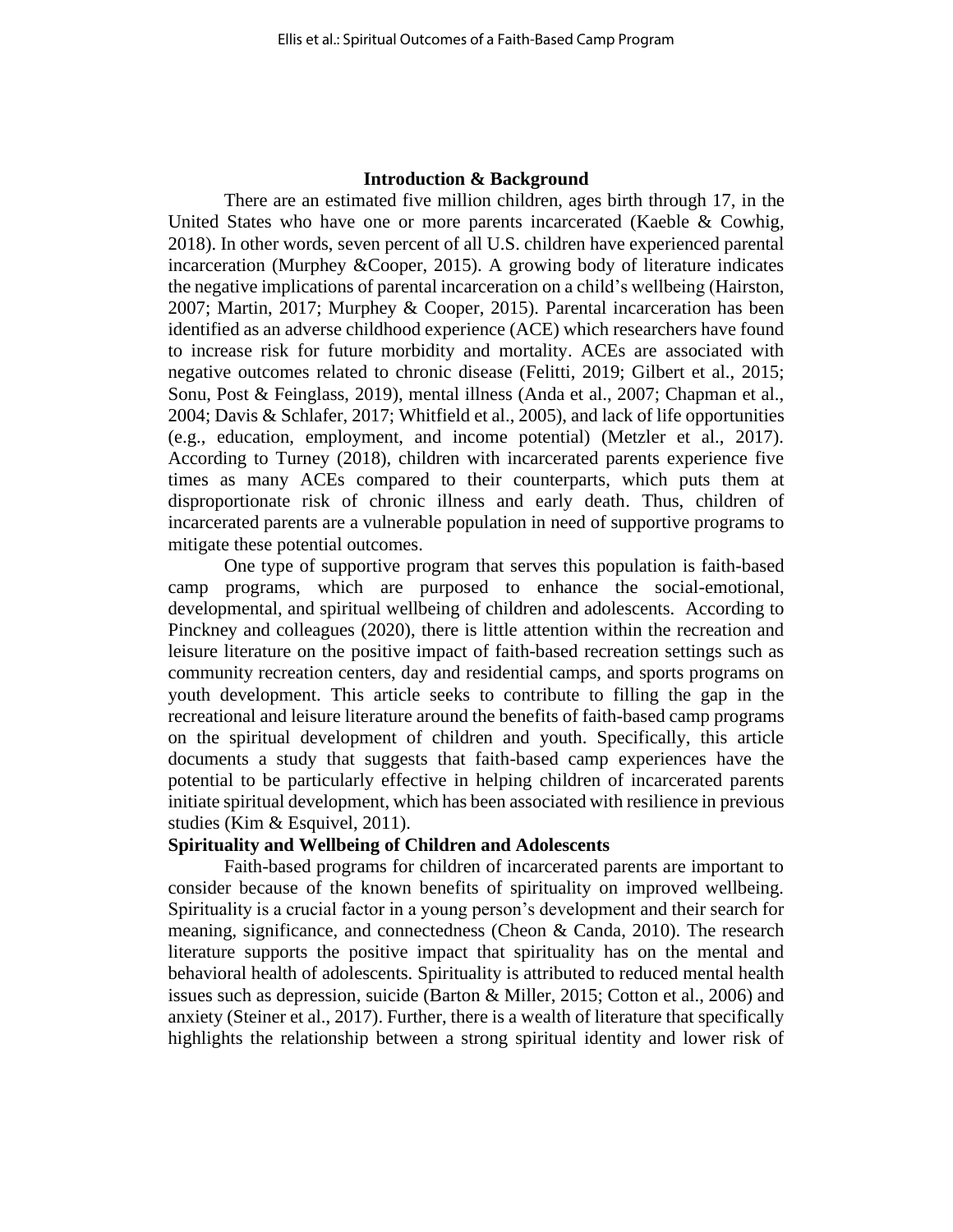engaging in violent acts, substance abuse, and unsafe sexual activity (Cotton et al., 2006). Research has also found that a young person's sense of spiritual well-being, which is supported by healthy behaviors and positive emotions, and reinforced by social familial connections, contributes to resilience (Smith, Webber, & DeFrain, 2013). Specifically, spiritual identity and practices has a protective effect on child symptomatology among at-risk children. For example, a study of 384 children (ages 6–12 years) from low-income families revealed that among the girls who had experienced maltreatment, those who viewed their faith as more important were less likely to exhibit high levels of stress compared to those who viewed their faith as less important (Kim, 2008). Also, among the boys who did not have a history of maltreatment, those who regularly attended religious services were less likely to exhibit externalizing behavioral problems compared to those who did not attend religious services as frequently. This research suggests that it is important to consider the spiritual identity and practices of young people whose parents are incarcerated as their spiritual wellbeing may buffer the impact of their negative life experiences.

#### **Effects of Camp Experiences on Wellbeing of Children and Adolescents**

Children have participated in camp programs since 1861 (i.e., summer camps) (Ferguson & Burch, 2011) and the American Camp Association (ACA) (2013) reports that more than 14 million children and adults participate in camp programs across the United States annually. For more than a century, "fresh air" and "serious" leisure have been key elements of the camp experience (Paris, 2008; Stebbins, 2010). Outdoor activities such as hiking and swimming provide direct contact and interaction with the natural world that regular day-to-day life may not. An American Camp Association's study affirms that the opportunity for community living away from home in an outdoor setting accelerates youth development beyond what would be expected by the maturation process alone (Bialeschki, Henderson, & James, 2007).

## *Social, Emotional, and Physical Wellbeing*

At camp, children and youth engage in a variety of structured and unstructured activities intended to facilitate their social-emotional health and the positive effects of these experiences have been well-documented in the literature (Thurber et al., 2007). In a landmark, national study conducted by the ACA (2005) from 2001 to 2004, 5000 families associated with 80 ACA-accredited camps were invited to participate in surveys collected before, directly after, and at a 6-month follow-up post-camp. Based on an examination of pre and post-surveys from both parents and campers between the ages of 8 and 14, this study found statistically significant increases in positive identity, social skills, positive values, and physical and thinking skills. It was also found that most of these skills were maintained or increased at the 6-month follow-up (American Camping Association, 2005).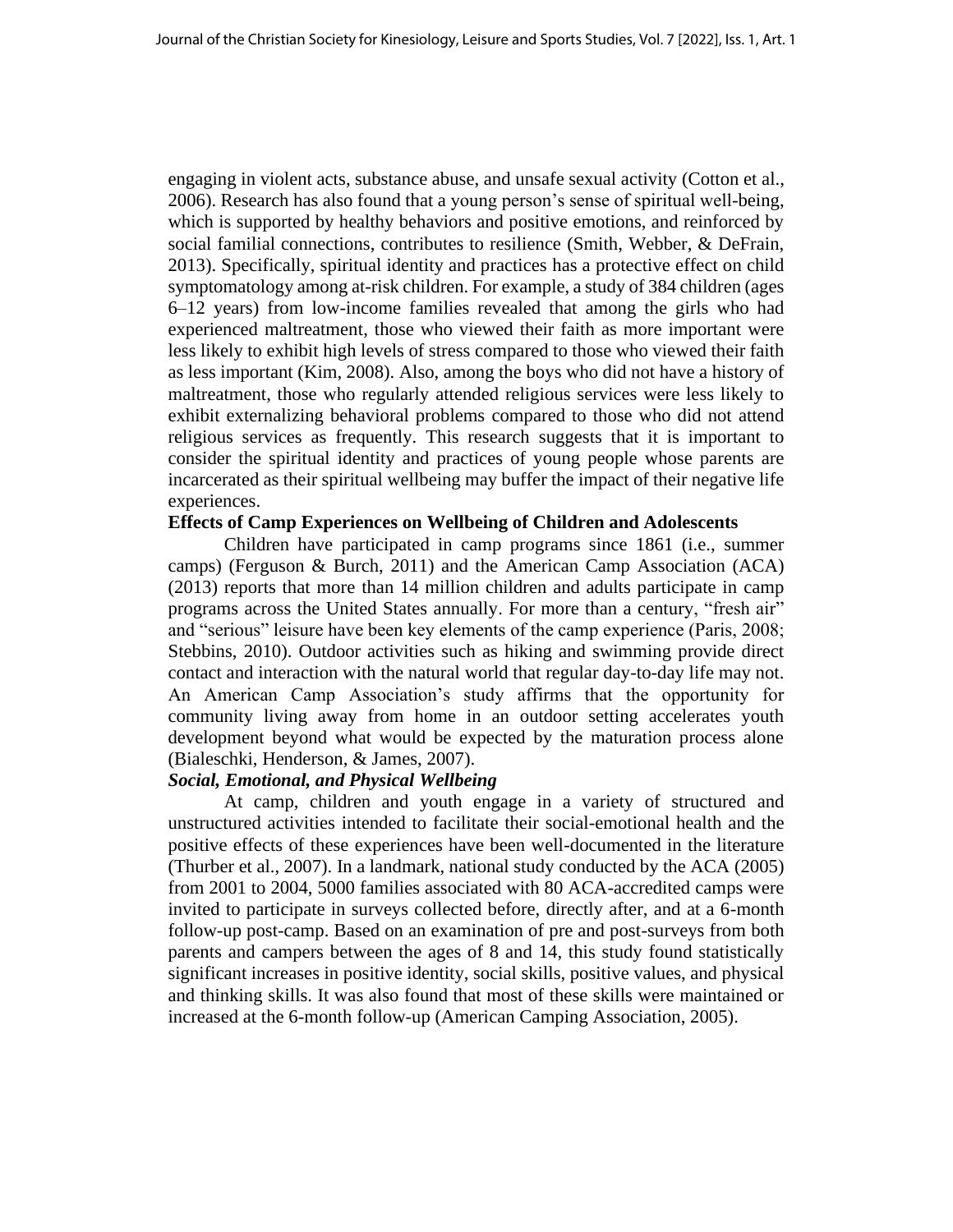Other studies have also documented the positive impact of the camp experience on the physical, social, and emotional wellbeing of children and adolescents. For example, studies indicate that campers experience physical health benefits as a result of being more active and having more regulated eating and sleeping routines (Sweatman & Heintzman, 2004). Another study found a positive developmental influence of the camp experience on campers' mental and physical skills, self-identity, and confidence (Thurber et al., 2007). Other studies have also documented the social-emotional benefits of camp programs as research suggests that the camp experience creates a sense of community and belonging and helps young people develop social skills such as communication and cooperation (Bialeschki, Henderson, & James, 2007; Henderson et al., 2006; Sweatman and Heintzman, 2004). This "sense of community" or "family" is a result of building relationships with peers as well as supportive adults such as camp directors and "counselors" (i.e., resident assistants) and engaging in activities that emphasize teamwork and cooperative problem solving. These are important experiences that facilitate healthy youth development (Bialeschki, Henderson, & James, 2007). *Spiritual Wellbeing*

Camps are most influential when they combine experiences in community, development, and recreation (Henderson et al., 2006). However, the opportunity for spiritual development cannot be overlooked. As Ferguson (2007, p. 1) states, "As our consciousness as camp leaders is raised about the connection between camps and the spiritual development of children and youth, we can be more and more intentional about this important task." Camp directors and staff have an opportunity to promote the spiritual wellbeing of children and adolescents through camp participation.

The ACA's landmark national study (2005) included the collection of information about the spiritual outcomes of camp programs. On average, campers reported a statistically significant increase in spirituality between the pre and postsurveys, and parents reported that the increase was maintained in a 6-month followup survey. It is also important to note that campers at faith-based camps reported higher increases in spiritual growth compared to non-faith-based camps. Similarly, research by Thurber and colleagues (2007) found that there was more spiritual growth evidenced by campers from religiously affiliated camps, compared to the other kinds of camp sponsorships.

Although the longitudinal research on this topic is limited, there is some indication that the spiritual growth that takes place at camp has a long-term effect. In a study by Schnitker and colleagues (2014), research was conducted on adolescents attending camps run by Young Life, an evangelistic Christian group in Europe. The study revealed that the campers who had a religious/spiritual experience at camp demonstrated an increased sense of purpose for their lives, psychological well-being, community participation, and morality. Also, having a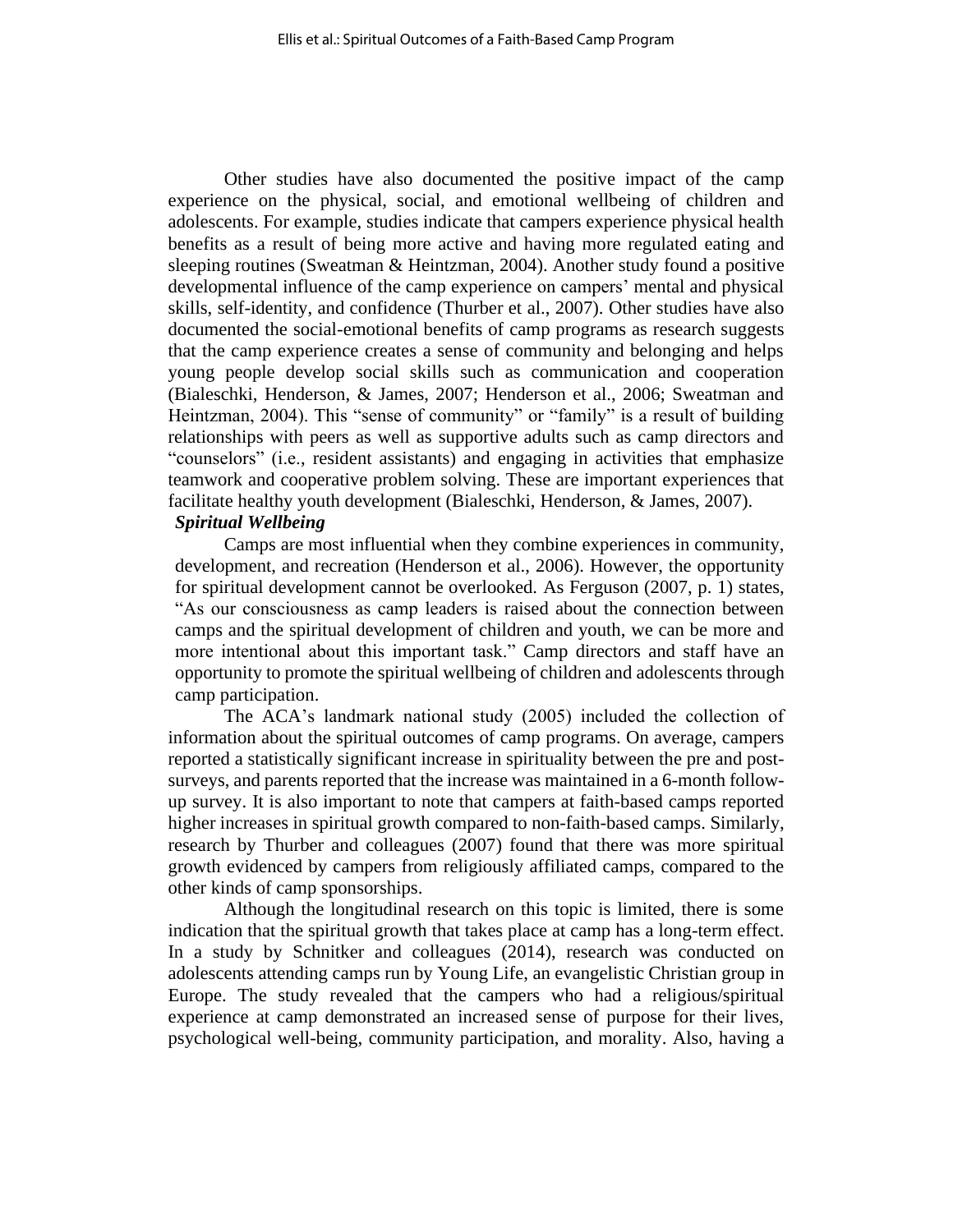religious/spiritual experience at camp was found to be a predictor of an increase in moral sociability (or acting morally towards others) a year post attending the camp (Schnitker, Felke, Barrett, & Emmons, 2014).

## **Theoretical Foundation**

The theoretical foundation that guides this study is social ecological theory. Ungar, Ghazinour, and Richter (2013) conducting a review of research literature on social ecology and resilience and concluded that an ecological model of resilience contributes to our understanding of resilience by seeing children's development in the context of their social and physical ecologies that help predict successful development under adversity (Ungar, et al., 2013). This theoretical perspective suggests that it is important to understand the dynamic factors that contribute to resilience among children of incarcerated parents. Camp programs that are designed to enhance the social, emotional, and spiritual growth of children through a change in their relationships and physical environment have the potential to increase resilience and promote positive development despite their challenging life circumstances.

# **Camp Agape California**

Camp Agape California (CAC) is a 4-day, outdoor, faith-based camp program for children of incarcerated parents ages 7-17. The mission of the organization is to disrupt the cycle of inter-generational incarceration by helping campers begin the process of healing from traumatic experiences and initiate spiritual growth. There are four primary purposes of CAC: 1) provide an outdoor camping experience for this specific population of youth at risk of negative outcomes, 2) help campers build positive, long-lasting relationships with peers and caring adults, 3) help campers experience spiritual, social, and relational growth, and 4) prepare campers for a restorative relationship with their parents upon the parents' release from jail or prison.

CAC recruits participants through a partnership established with Prison Fellowship Angel Tree. Prison Fellowship Angel Tree equips churches to support children and families impacted by parental incarceration by providing year-round support (Prison Fellowship, 2021). CAC administrators work with Angel Tree staff to identify children who meet the Camp criteria and invite them to participate in the 4-day camp program. Families are provided with information about the purpose and structure of the camp and asked to complete an application to request that their child(ren) participate. Families are made aware of the goals of camp and the focus on Christian spiritual development during the application process. The camp is free to attend, and participants are provided with a sleeping bag, pillow, towel, toiletries, four t-shirts and a backpack. These items are purchased and/or provided for the campers by donations from private individuals, local churches, small businesses, and foundation grants.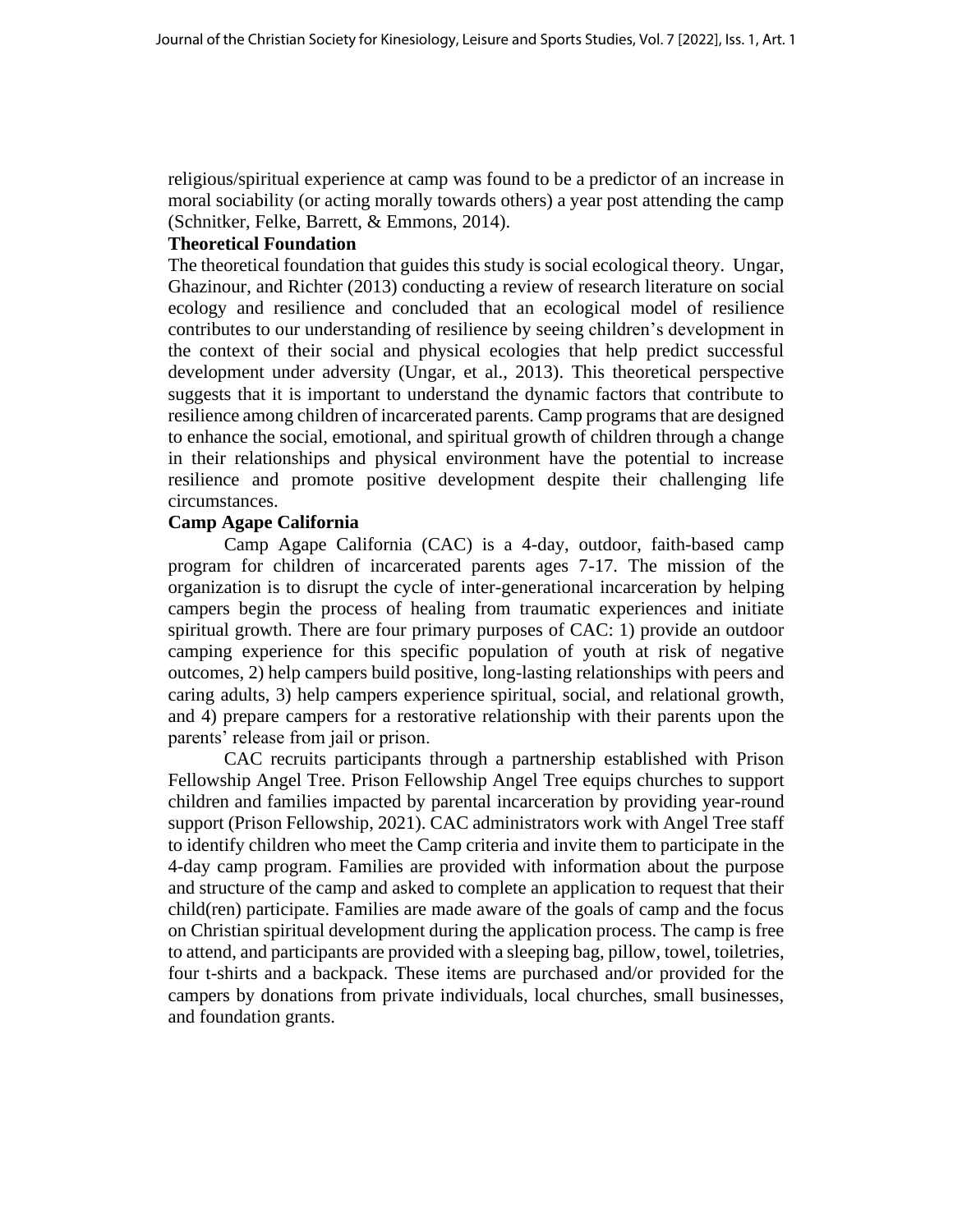The camp program takes place at an outdoor nature-based camping center in Southern California. The camp includes activities and events that communicate Biblical principles through daily themes of love, trust, forgiveness and hope. Each day campers participate in nature-based activities that either directly support the theme for the day (e.g. trust) or help campers develop trusting relationships with peers and staff. For example, the camp provides workshops in dance, drama, and musicianship that help campers experience spiritual, social, and recreational growth. Activities such as swimming, hiking, archery, arts and crafts are also offered to camp participants to capitalize on the benefits of nature-based activities in building resiliency. These nature-based activities enhance the spiritual development elements that are central to the camp program. The spiritual development elements primarily consist of a morning "devotional" (i.e., Bible scripture reading and journaling) and a communal worship service each evening with singing, skits or drama, and an inspirational message from the Bible that is aligned with the daily theme.

The CAC staff facilitate the camp activities while the volunteer resident assistants (i.e., "mentors") provide the adult supervision and serve as the primary relational support for the campers. All staff and mentors complete a strenuous vetting process including submitting to a criminal and child abuse background check, and providing personal character references and recommendations. All volunteers also receive basic training in spiritual direction, trauma awareness, and other matters necessary for their roles. CAC maintains a ratio of one mentor to every two campers. Although the age range for camp participants is large, campers are not segregated by age groups. This intentional strategy allows for familial-type bonds to develop between campers of different ages.

Volunteer mentors are essential in helping campers to acclimate to the camping environment, take advantage of the various growth activities, and provide supervision and support. Volunteer mentors facilitate daily conversation with campers regarding their thoughts and feelings about their parent's incarceration. They also help guide participants through a daily journaling activity based on Biblical principles that prompts campers to explore their feelings and future hopes for restoring relationship with their parent upon release from jail or prison. Mentors also help campers develop a plan for ongoing spiritual development post-camp by providing them with a Bible reading plan and encouraging them to continue the practices they have learned during the camp program.

## **Current Study**

The purpose of this exploratory study was to: 1) examine the perceived impact of the Camp Agape program on the spiritual identity and practices of Camp participants and 2) examine whether there are differences in the perceived impact based on Camp participant demographics. This study is important because it purposes to reveal the spiritual impact of faith-based camp programs on children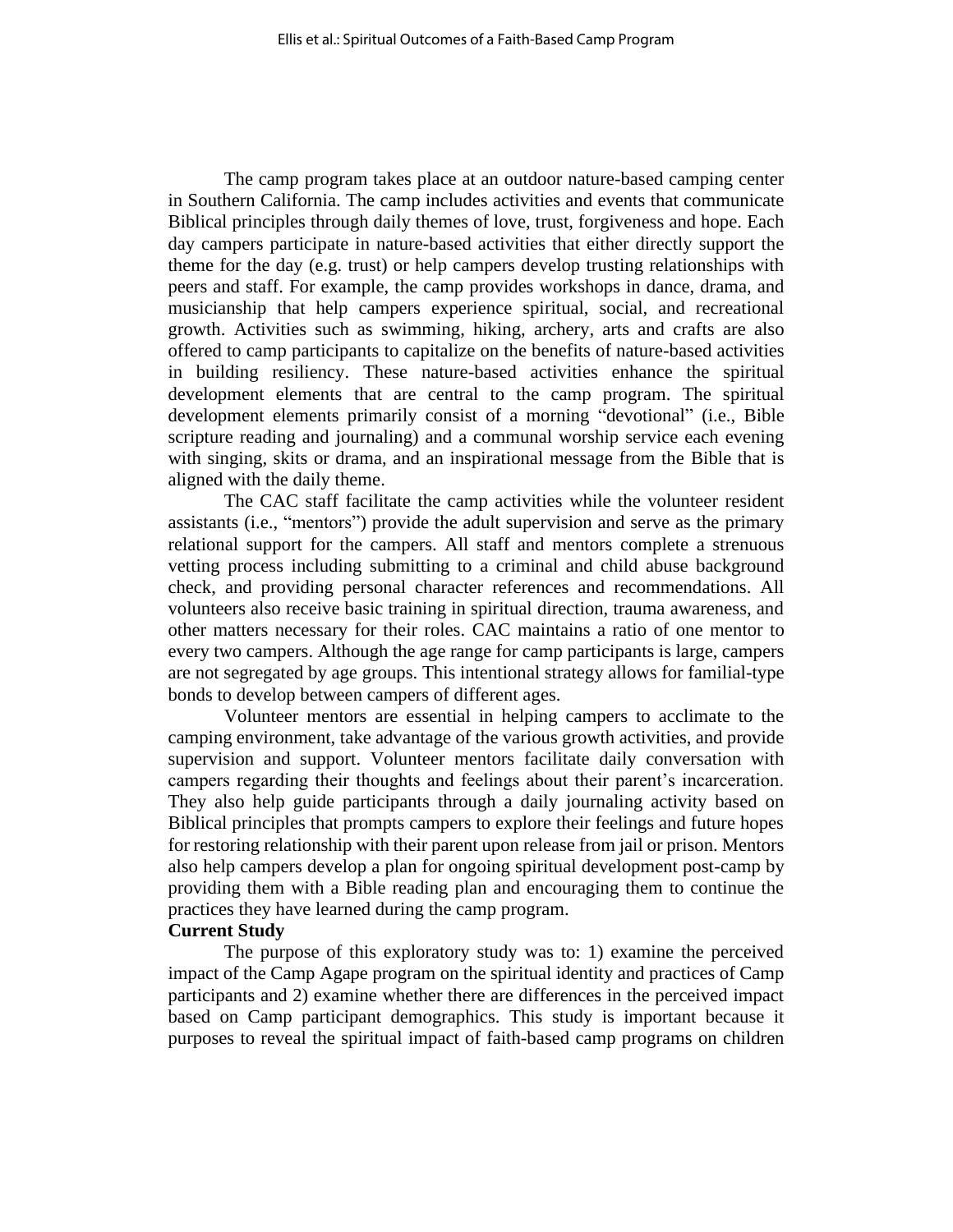with an incarcerated parent. If effective, these types of interventions could fill an important gap in supportive services for this vulnerable population.

#### **Methodology**

# **Participant Recruitment and Characteristics**

CAC collected survey data from the children and youth who attended the faith-based camp program during the summer of 2019. CAC mentors and staff invited camp attendees to complete a paper survey upon the conclusion of the 4 day summer camp program. A total of 162 surveys were collected, resulting in a response rate of 99%. Half of the camp attendees identified as boys (46.9%) while the other half (51.2%) identified as girls. One camper identified as transgender and two did not specify their gender identity. Their ages ranged from 6 to 19 years old<sup>1</sup> with a mean age of 11 years old. The number of times campers attended CAC ranged from one to three times, with an average of at least two times. **Measure**

In partnership with CAC, researchers developed a self-administered survey to capture spiritual outcomes of the camp program. The survey assessed three specific domains: *confession of salvation*, *connection to God*, and *spiritual practices*. To assess confession of salvation participants were asked whether or not they accepted "Jesus as their Savior<sup>2</sup>" while attending Camp Agape.

Three Likert scale items measured the connection to God domain by inquiring about whether participants perceived their time at camp to have helped them to "feel closer to God", "know that God forgives" them, and "know that God loves" them. The last three Likert scale items assessed the spiritual practices domain by inquiring about whether their time at camp has helped them forgive others as well as whether their post-camp plans involve continuing to "talk to and listen to God", and engage in "daily devotions<sup>3</sup>". The response options for each item were symbolized by a 3-point continuum (*true, kind of true, and not true*). Each response option was presented above an emoticon that graphically depicted each response. The survey also inquired about participant age, gender identity, and the number of times they attended the CAC program.

Special attention was given to the language in the survey given the expectation that camp attendees as young as age 7 were part of the targeted sample. The final survey yielded a Flesch-Kincaid Grade Level Score of 3.8 due to the need to use specific language that is commonly used during camp (i.e., Jesus as Savior)

<sup>&</sup>lt;sup>1</sup> Although the Camp officially serves the ages 7 through 17, exceptions are occasionally made to accommodate sibling groups.

<sup>2</sup> Accepting Jesus as savior refers to the Christian belief that placing one's faith in what Jesus did in submitting to death on a cross in order to pay for one's sin debt restores one into relationship with God and saves one from eternal punishment in Hell.

<sup>&</sup>lt;sup>3</sup> This is a daily time set aside to devote oneself to bible study and prayer.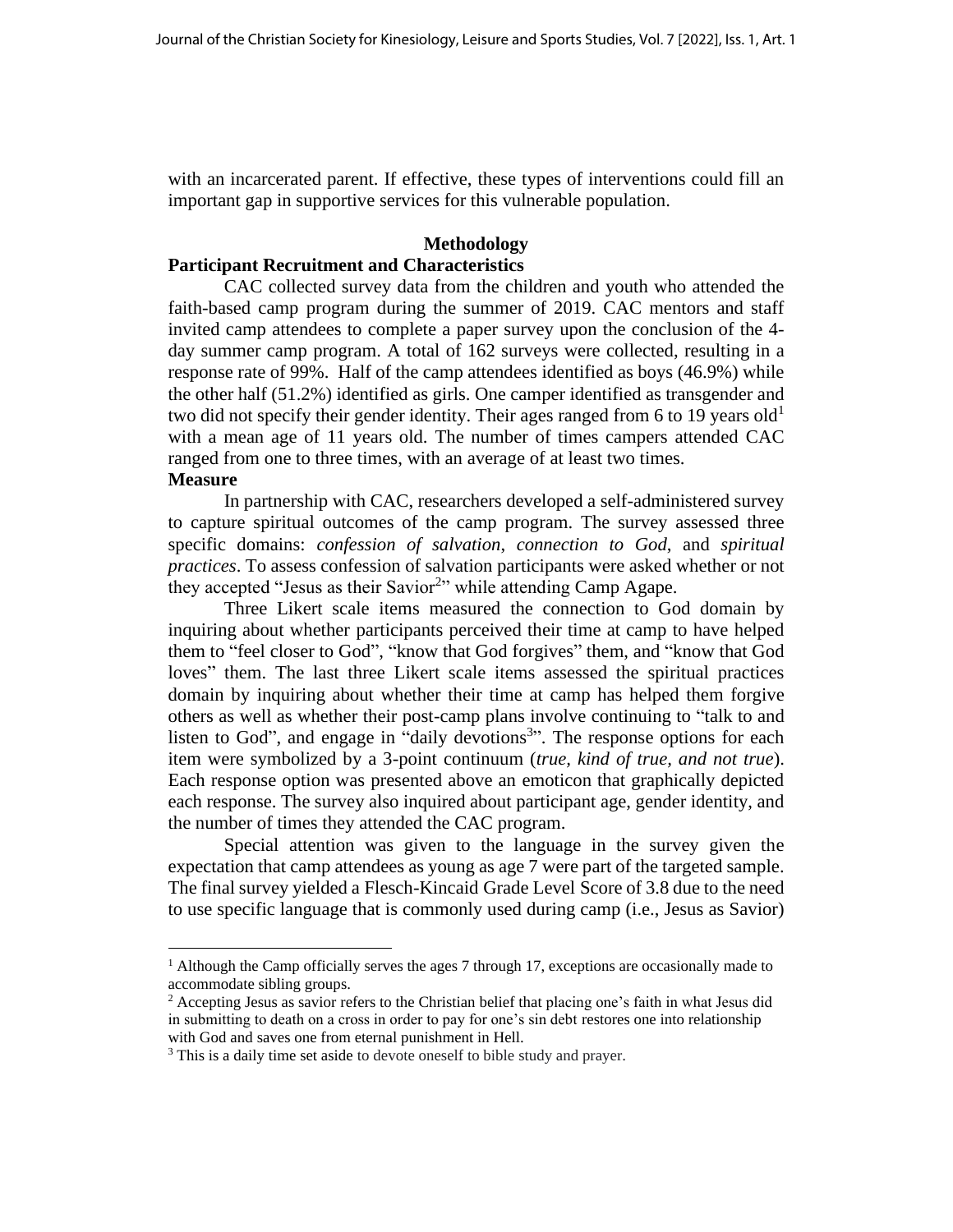or used to describe specific activities (i.e., daily devotions). To establish face and content validity, CAC administrators reviewed and provided feedback on the draft survey. A Camp Pastor for Camp Agape and expert in faith-based camp programs also provided feedback on the survey.

To examine internal consistency reliability of scale items, Chronbach's alpha coefficients were computed. Table 1 presents the Chronbach's alpha results for the overall 6-item scale and the theoretically hypothesized subscales. Given the exploratory nature of the research, the researchers proceeded to use the two scales that resulted in an alpha of at least .65 (Connection to God subscale and overall Spiritual Assessment scale). Nunally and Bernstein (1994) suggests that values between .60 and .70 are acceptable alpha coefficients when conducting exploratory research.

#### **Table 1**

| Scale/Subscale                     | <b>Scale Items</b>                                                                                                                                                                       | n   | Alpha |
|------------------------------------|------------------------------------------------------------------------------------------------------------------------------------------------------------------------------------------|-----|-------|
| Connection to<br>God Subscale      | My time at camp has helped me to feel<br>closer to God.<br>My time at camp has helped me to know<br>that God forgives me.<br>My time at camp has helped me to know<br>that God loves me. | 161 | .647  |
| Spiritual<br>Practices<br>Subscale | My time at camp has helped me to forgive<br>others.<br>After camp, I plan to keep talking to and<br>listening to God.<br>After camp, I plan to continue my daily<br>devotions.           | 162 | .501  |
| Spiritual<br>Assessment<br>Scale   | All 6 Items                                                                                                                                                                              | 161 | .661  |

*Internal Consistency Reliability of Scales and Subscales*

# **Institutional Review Board**

The Camp Agape staff collected their own data using the survey developed in partnership with researchers. Subsequently, the Camp Agape administrators requested support from researchers in analyzing the survey data and interpreting the results. In February 2020, the University Institutional Review Board (IRB)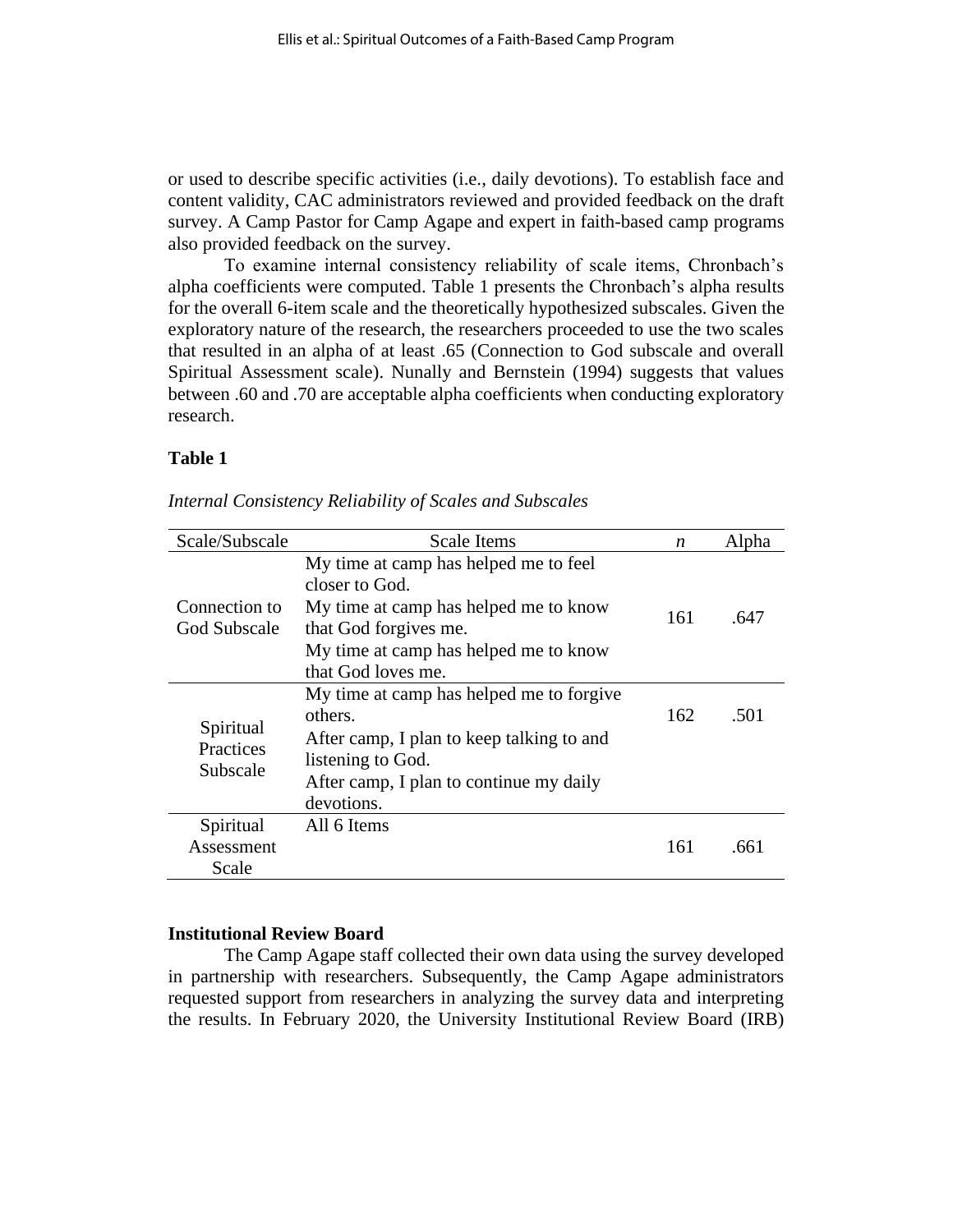permitted the research team to access de-identified secondary survey data provided by CAC to analyze and disseminate for the purposes of the research project. **Analysis** 

Researchers used the Statistical Package for the Social Sciences program (SPSS) version 26 to analyze the survey data. The data was cleaned, and univariate analyses were computed to analyze the demographic and scale items. Correlational coefficients were computed to examine the relationship between scale/subscale scores and continuous demographic variables (age and number of times attendees have been to camp). T-tests were computed to examine group differences in scale/subscale scores by gender identity (male vs. female).

#### **Results**

Nearly all of camp attendees (96%) reported confessing salvation by accepting Jesus as their Savior during their time at Camp Agape. All scale items yielded overwhelmingly positive responses. As depicted in Table 2, the vast majority of camp attendees selected a response of "true" when responding to the statements that attending Camp Agape has have helped them to "feel closer to God" (91%), "forgive others" (85%), "know that God forgives" them (93%), and "know that God loves" them (96%). About 88% of attendees selected a response of "true" when responding to the statement that after camp, they "plan to keep talking to and listening to God". Over half (63%) selected a response of "true" when responding to the statement that after camp, they "plan to continue with their daily devotion" activities of Bible reading and journaling as practiced at camp.

# **Relationships between Scale/Subscale Scores and Demographics**

The correlational coefficient findings suggest a borderline, statistically significant relationship between the Spiritual Assessment scale scores and age. There is a weak, positive relationship between these two variables,  $[r(160) = .152]$ , p =.055]. The t-tests yielded no statistically significant findings. The mean Spiritual Assessment scale scores and Connection to God subscale scores of the participants who identified as boys (2.85 and 2.94) were nearly identical to the attendees who identified as girls (2.86 and 2.93, respectively).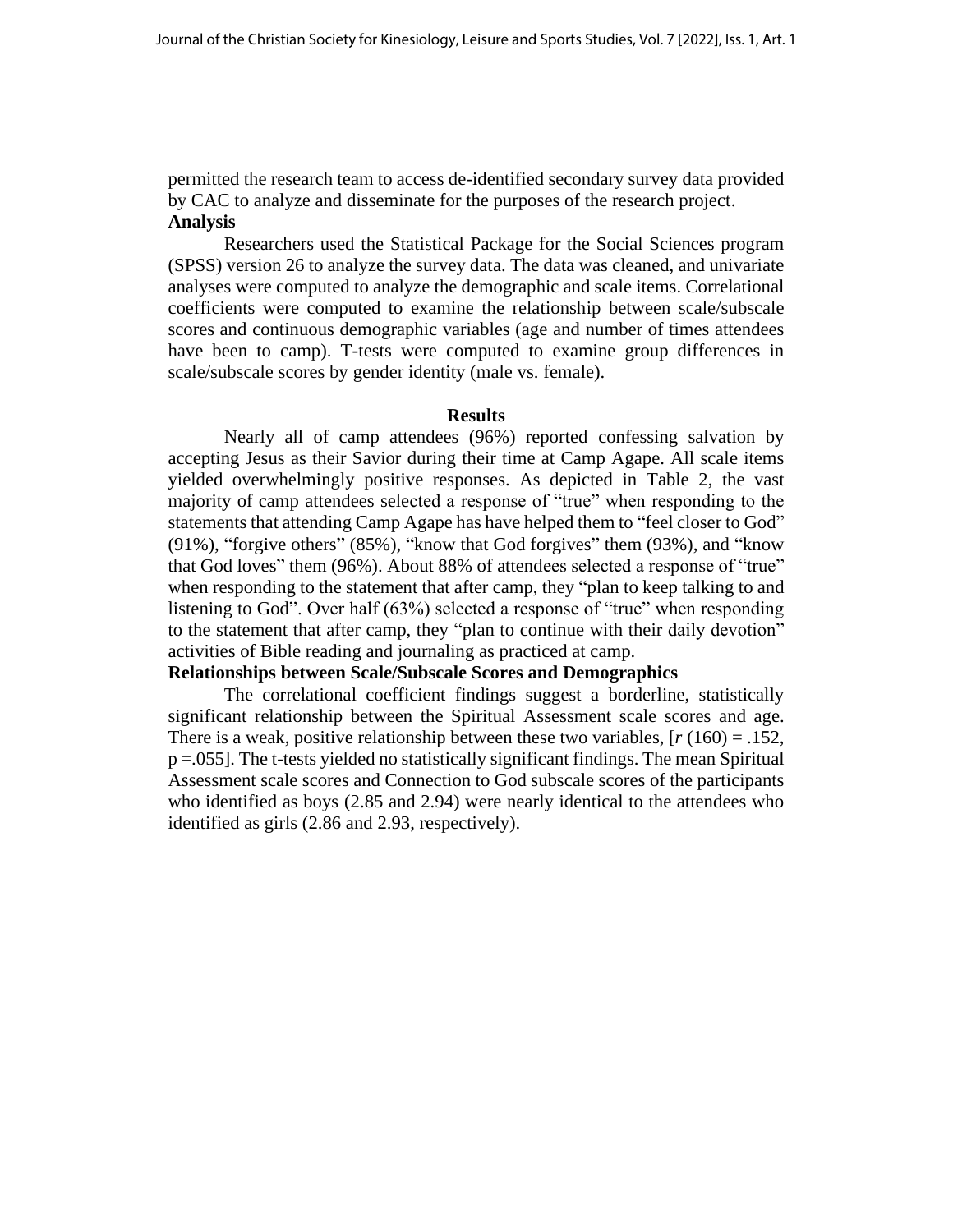# **Table 2**

*Spiritual Assessment Items*

| Item                                                                 | n              | %    |
|----------------------------------------------------------------------|----------------|------|
| My time at camp has helped me to feel closer to God $(n=161)$        |                |      |
| True                                                                 | 146            | 90.7 |
| Kind of True                                                         | 13             | 8.1  |
| Not True                                                             | $\overline{2}$ | 1.2  |
| My time at camp has helped to know that God forgives me $(n=162)$    |                |      |
| True                                                                 | 150            | 92.6 |
| Kind of True                                                         | 10             | 6.2  |
| Not True                                                             | $\overline{2}$ | 1.2  |
| My time at camp has helped me to forgive others $(n=162)$            |                |      |
| True                                                                 | 137            | 84.6 |
| Kind of True                                                         | 25             | 15.4 |
| My time at camp has helped me to know that God loves me $(n=162)$    |                |      |
| True                                                                 | 155            | 95.7 |
| Kind of True                                                         | 7              | 4.3  |
| After camp, I plan to keep talking to and listening to God $(n=162)$ |                |      |
| True                                                                 | 142            | 87.7 |
| Kind of True                                                         | 19             | 11.7 |
| Not True                                                             | $\mathbf{1}$   | .6   |
| After camp, I plan to continue my daily devotions $(n=162)$          |                |      |
| True                                                                 | 102            | 63   |
| Kind of True                                                         | 53             | 32.7 |
| Not True                                                             | 7              | 4.3  |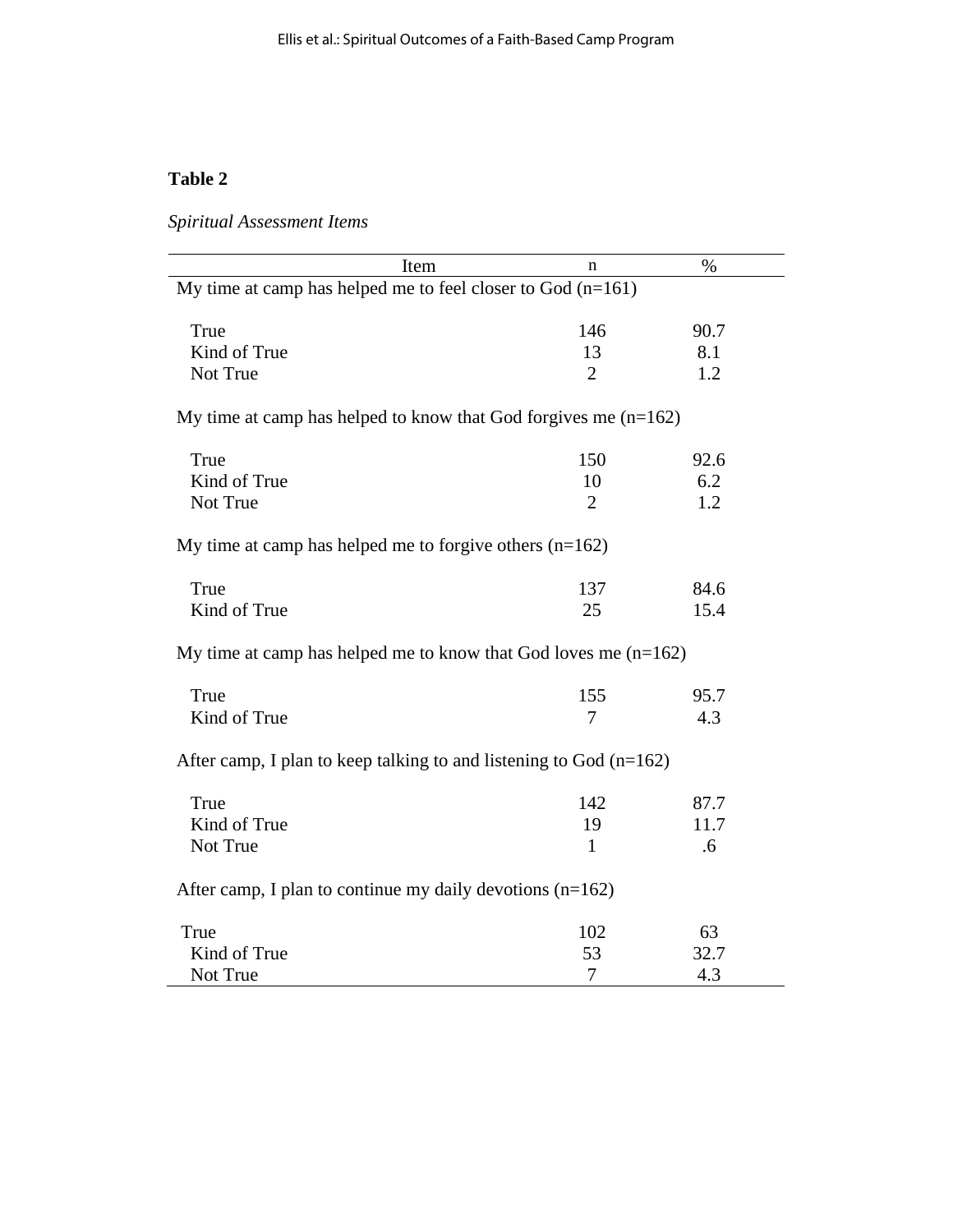#### **Discussion**

This study sought to examine the spiritual outcomes of CAC, a faith-based camp program for children of incarcerated parents. The findings from this current study suggests that CAC is achieving its mission to help campers initiate spiritual growth. The vast majority of participants reported that their camp experience has helped them develop their spiritual identity through the acceptance of Jesus as their Savior. Likewise, the majority of participants reported that their camp experience has had a positive impact on their connection to God and engagement in spiritual practices. The findings of this study are consistent with the positive spiritual outcomes of faith-based camp programs reported in previous research (American Camping Association, 2005; Schnitker, Felke, Barrett, & Emmons, 2014). Findings also lend support to the literature on social ecological theory that suggests that a multi-faceted approach to promoting wellbeing and resilience is effective (Ungar, et al., 2013). In this case, a camping program designed to address the physical environment, relationships, emotional development, and spiritual development of campers resulted in enhanced spiritual outcomes which prior literature has demonstrated to be an important component of resilience.

It is also important to note that most participants reported a plan to continue to engage in spiritual practices after leaving camp. This is significant as the ultimate goal is for these practices to support continued spiritual development overtime which, in turn, supports overall wellbeing and resilience (Kim & Esquivel, 2011; Smith, Webber, & DeFrain, 2013). Interestingly, among the spiritual practices assessed, participants were less committed to continuing with devotions (63%) compared to continuing to forgive others (85%) and talking to and listening to God (88%) post their camp experience. At CAC, devotions are completed in sessions with other participants and with support from the CAC mentors. Participants are also provided a workbook to take home to support engagement in ongoing devotionals, and Bibles are given to participants upon request. However, participants may have been less confident that someone at home would be willing, or able, to support them in engaging in routine devotions.

Although participants of all ages reported positive outcomes, the study found a borderline, statistically significant relationship between the Spiritual Assessment scale scores and participant age. More positive spiritual outcomes were associated with older participants. This is to be expected as adolescents are at a psychosocial developmental stage where the development of personal identity is the focus (Knight, 2017) along with a search for the meaning of life. Likewise, adolescents have increased capacity to understand such abstract concepts as spirituality (Kim & Esquivel, 2014).

#### **Limitations and Implications for Future Research**

Although exploratory studies often involve less rigorous research designs, it is important to acknowledge that the use of a post-test only design limits the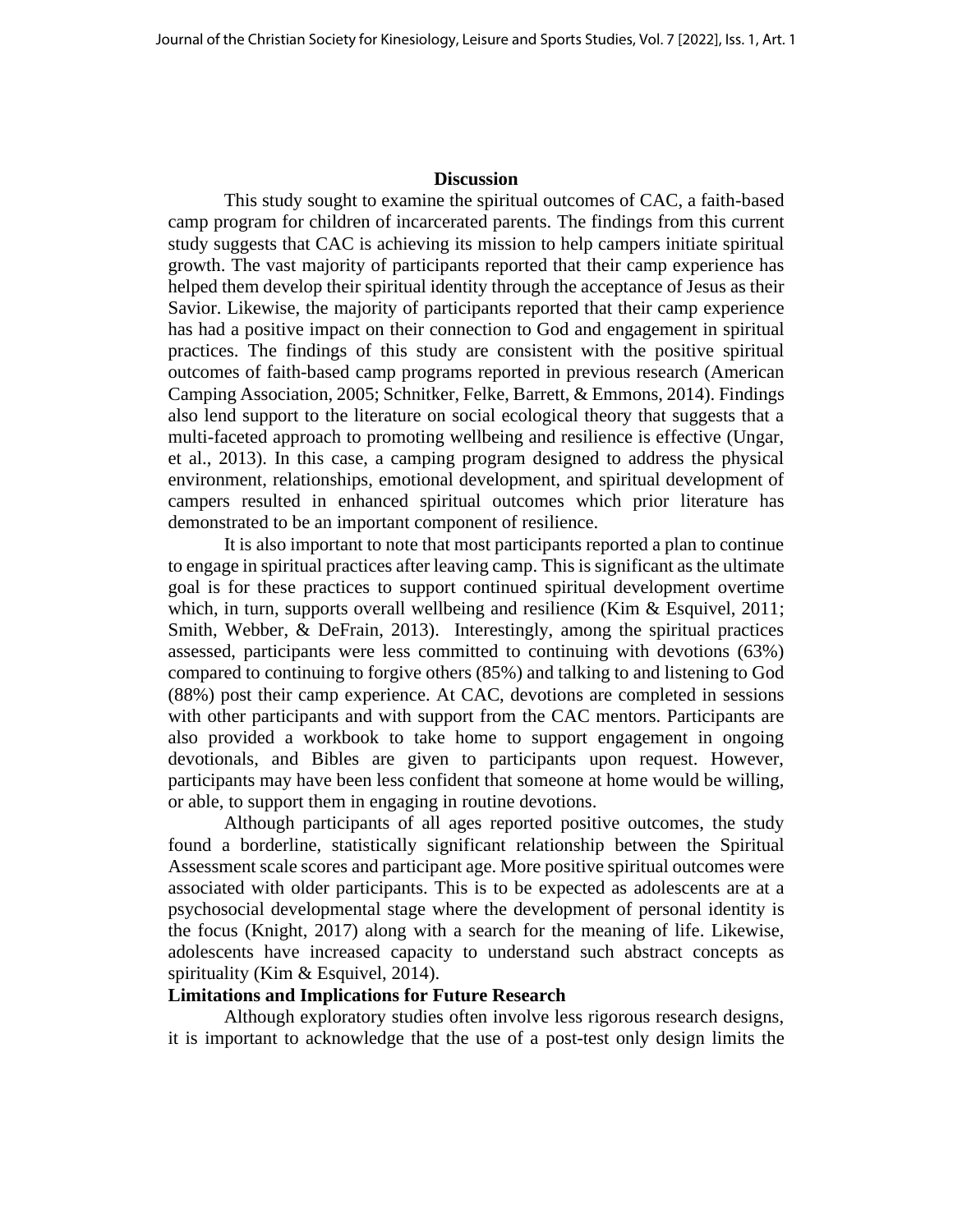control for any of the threats to internal validity (Rubin & Babbie, 2017). Likewise, solely using participant perceptions of outcomes can limit the validity of the findings as they could be impacted by social desirability bias (Rubin & Babbie, 2017). There were also limitations with the survey questions. For example, of the participants who attended the camp more than once (which makes up 65% of the sample) and who reported accepting "Jesus as their Savior" at the camp, there was no question that inquired about which camp experience this decision occurred. Last, although most participants reported having the intent to continue spiritual practices after camp, there was no follow-up to determine if they followed through with their intentions.

It would be beneficial for future research on this topic to involve use of a baseline measure to assess spiritual identity and practices prior to camp participation. Having the ability to compare spiritual practices at baseline with postcamp practices can increase the validity of the study findings. Using a mixedmethod approach may also be useful of the data through the collection of qualitative feedback from participants on their spiritual outcomes. This will provide more information that can help in understanding such questions as whether there are unexpected barriers to participants continuing with their daily devotions. It would also be beneficial to discern in future research whether there are specific camp activities that most contribute to spiritual development.

Future research should also examine the long-term impact of faith-based camp programs by engaging in post-camp follow-up surveys. Participants and their caregivers should be asked to complete follow-up surveys to gather data on involvement in spiritual practices and other proximal indicators of well-being over time. A longitudinal study that follows CAC participants through adulthood would also be useful in examining whether the CAC is carrying out their mission of disrupting the cycle of inter-generational incarceration.

#### **Implications for CAC and Similar Camps**

Given the positive spiritual outcomes of this study, Camp Agape California could serve as a model for faith-based camp programs for children of incarcerated parents. The program's emphasis on creating a family-type environment focused on building relationships with the volunteers and their peers, while introducing the biblical themes of trust, hope, love and forgiveness, appears to be valuable to this population. Children of incarcerated parents have experienced a significant disruption in their relationship with their parents. Creating a safe, familial environment for this population to learn principles that support healing and resilience is beneficial. It is important that these children leave camp with the spiritual resources necessary to continue in the healing process and ultimately, support positive long-term outcomes. The results of this study suggest that CAC should continue with this approach and that other faith-based camps may want to explore the use of similar camp practices to support this population.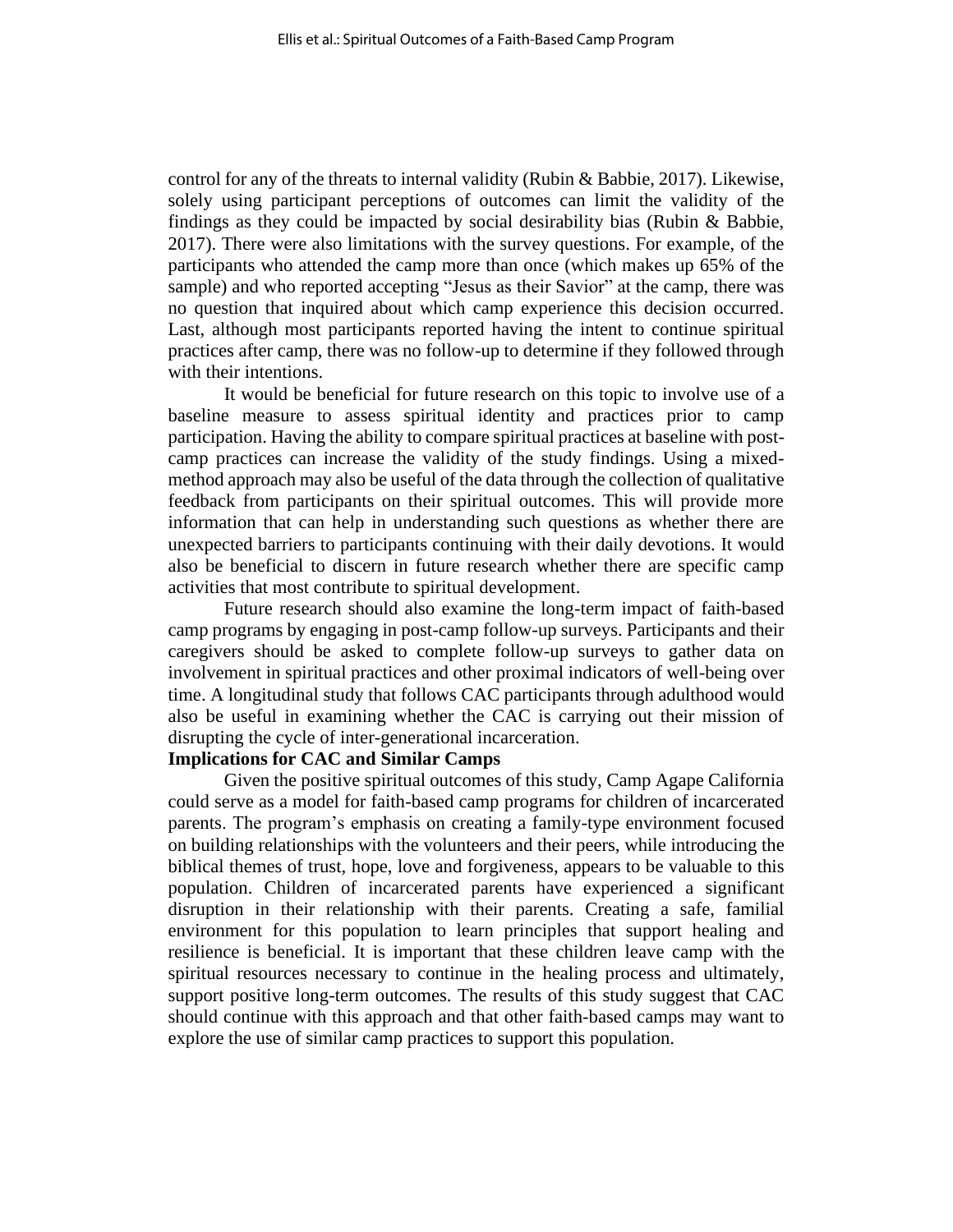In conclusion, this study highlights the spiritual benefits of CAC for children of incarcerated parents. Given the relationship between spiritual development and resilience, this program offers spiritual resources that could potentially support positive long-term outcomes for this vulnerable population. Faith-based camps seeking to benefit this population may want to explore the program elements of CAC to support spiritual development.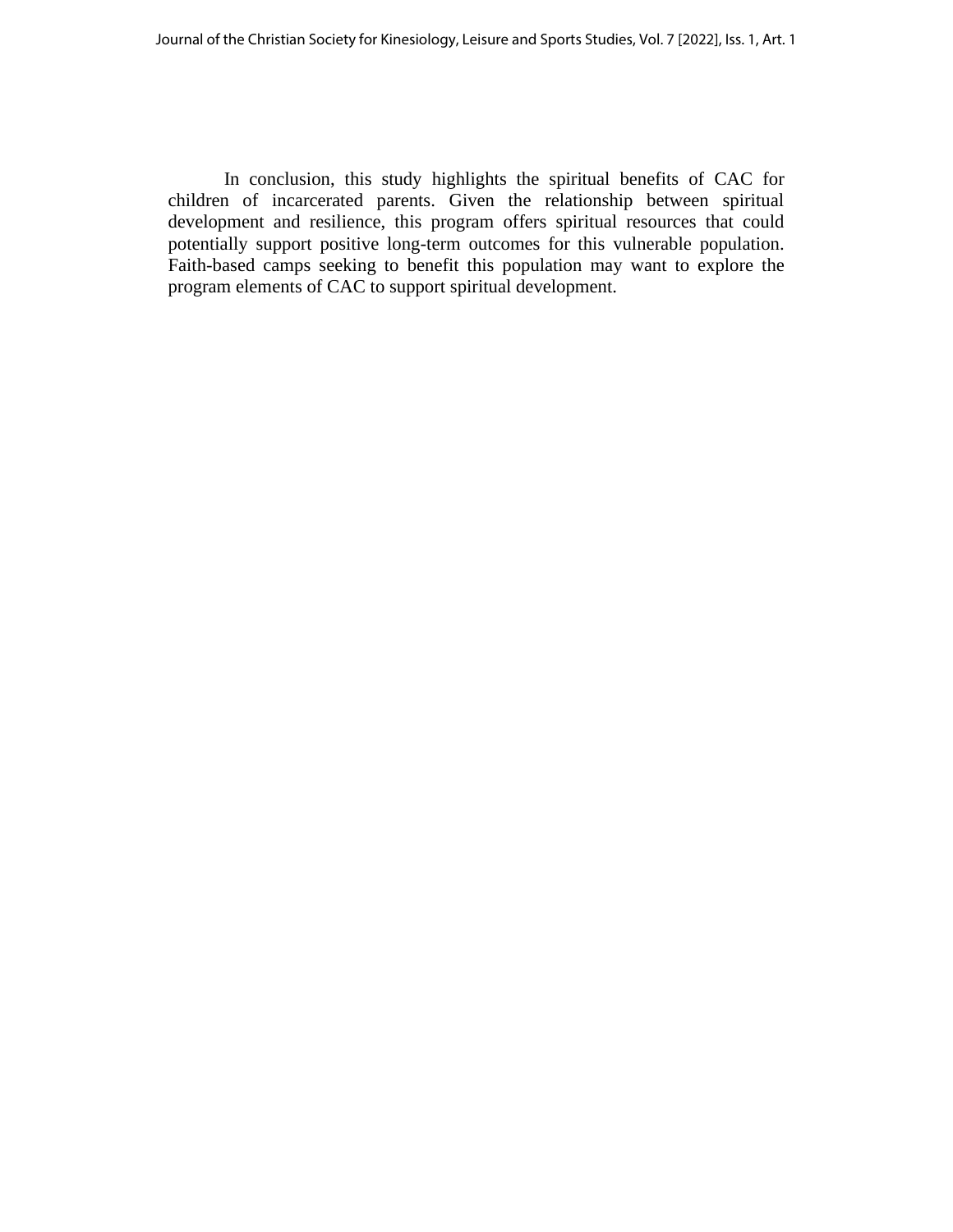#### **References**

- American Camp Association (2005). *Directions: Youth development outcomes of the camp experience.* Retrieved from https://www.acacamps.org/sites/default/files/resource\_library/report-directionsyouth-development-outcomes.pdf
- American Camp Association (2013). *ACA Facts and Trends.* Retrieved from https://www.acacamps.org/press-room/aca-facts-trends
- Anda, R. F., Brown, D. W., Felitti, V. J., Bremner, J. D., Dube, S. R., & Giles, W. H. (2007). Adverse childhood experiences and prescribed psychotropic medications in adults. *American Journal of Preventive Medicine*, *32*(5), 389–394.
- Barton, Y. A., & Miller, L. (2015). Spirituality and positive psychology go hand in hand: An investigation of multiple empirically derived profiles and related protective benefits. *Journal of Religion and Health*, *54*(3), 829–843.
- Bialeschki, M. D., Henderson, K. A., & James, P. A. (2007). Camp experiences and developmental outcomes for youth. *Child and Adolescent Psychiatric Clinics of North America*, *16*(4), 769-788.
- Chapman, D. P., Whitfield, C. L., Felitti, V. J., Dube, S. R., Edwards, V. J., & Anda, R. F. (2004). Adverse childhood experiences and the risk of depressive disorders in adulthood. *Journal of Affective Disorders*, *82*(2), 217–225.
- Cheon, J. W. & Canda, E. R. (2010). The meaning and engagement of spirituality for positive youth development in social work. *Families in Society, 91*(2), 121-126.
- Cotton, S., Zebracki, K., Rosenthal, S. L., Tsevat, J., & Drotar, D. (2006). Religion/spirituality and adolescent health outcomes: a review. *Journal of Adolescent Health*, *38*(4), 472–480.
- Davis, L., & Shlafer, R. J. (2017). Mental health of adolescents with currently and formerly incarcerated parents. *Journal of Adolescence*, *54*, 120–134.
- Felitti, V. J. (2019). Health appraisal and the adverse childhood experiences study: National implications for health care, cost, and utilization. *The Permanente Journal, 23*, 18-26.
- Ferguson, N. (2007, March). Camps and spirituality. *Camping Magazine*, *80*(2), 18. Retrieved from https://www.acacamps.org/resource-library/campingmagazine/camps-spirituality
- Ferguson, N. & Burch, J. (2011, November). *Religious camps: Common roots and new sprouts.* Retrieved from https://www.acacamps.org/resource-library/campingmagazine/religious-camps-common-roots-new-sprouts
- Gilbert, L. K., Breiding, M. J., Merrick, M. T., Thompson, W. W., Ford, D. C., Dhingra, S. S., & Parks, S. E. (2015). Childhood adversity and adult chronic disease: an update from ten states and the District of Columbia, 2010. *American Journal of Preventive Medicine*, *48*(3), 345-349.
- Hairston, C. F. (2007). *Focus on children with incarcerated parents: An overview of the research literature*. Annie E. Casey Foundation.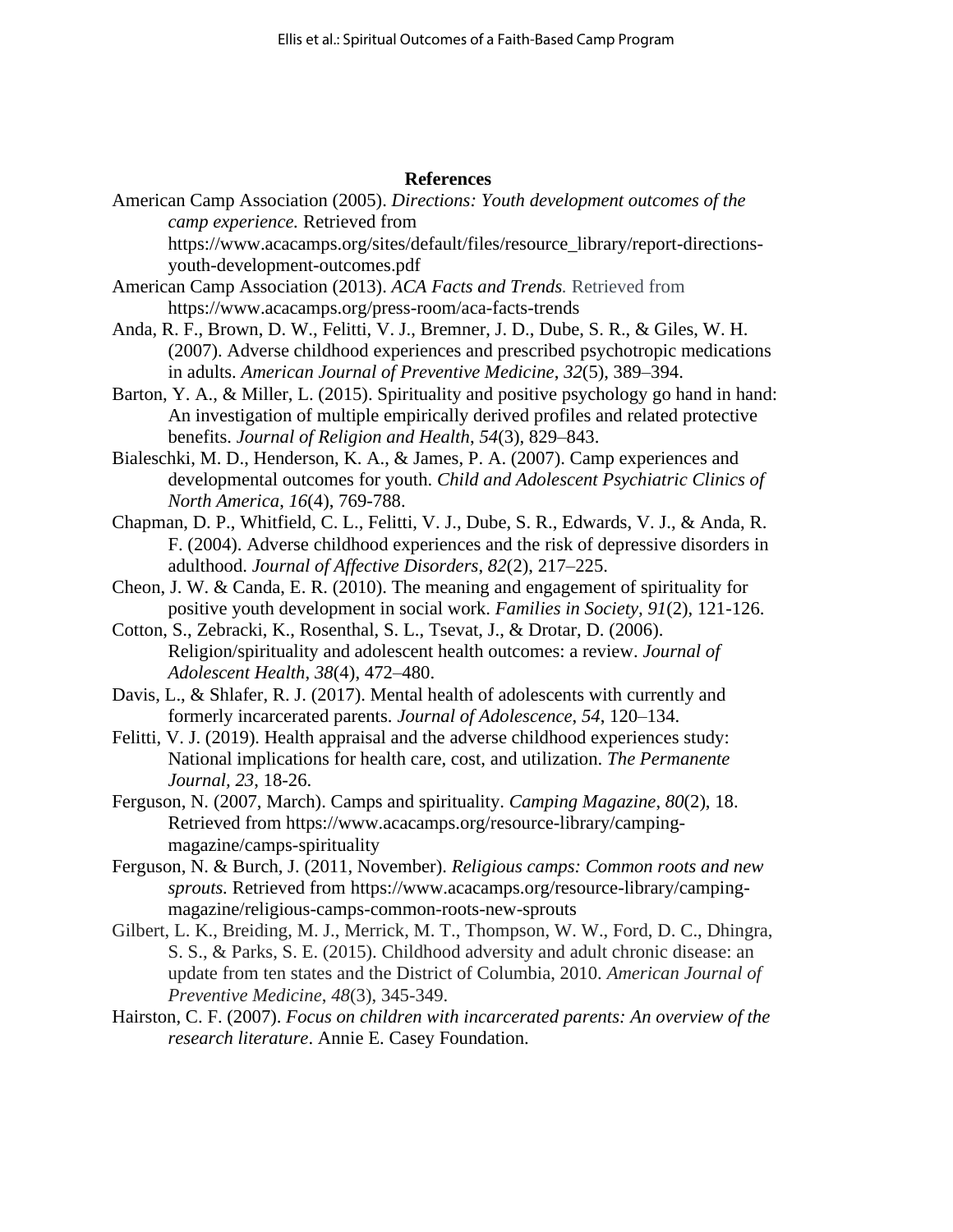https://repositories.lib.utexas.edu/bitstream/handle/2152/15158/ AECasey\_Children\_IncParents.pdf?sequence=2

- Henderson, K. A., Thurber, C. A., Whitaker, L. S., Bialeschki, M. D., & Scanlin, M. M. (2006). Development and application of a camper growth index for youth. *Journal of Experiential Education*, *29*(1), 1–17.
- Kaeble, D. & Cowhig, M. (2018). *Correctional populations in the United States, 2016*. The Bureau of Justice Statistics. https://www.bjs.gov/content/pub/pdf/cpus16.pdf
- Kim, J. (2008). The protective effects of religiosity on maladjustment among maltreated and nonmaltreated children. *Child Abuse & Neglect*, *32*(7), 711–720.
- Kim, S. & Esquivel, G. B. (2011). Adolescent spirituality and resilience: Theory, research and educational practice. *Psychology in the Schools, 48*(7), 755-765.
- Knight, Z.G. (2017). A proposed model of psychodynamic psychotherapy linked to Erik Erikson's eight stages of psychosocial development. *Clinical Psychology & Psychotherapy, 24*(5), 1047-1058.
- Martin, E. (2017). Hidden consequences: The impact of incarceration on dependent children. *National Institute of Justice Journal*, (278), 10–15. https://www.ncjrs.gov/pdffiles1/nij/250342.pdf
- Metzler, M., Merrick, M. T., Klevens, J., Ports, K. A., & Ford, D. C. (2017). Adverse childhood experiences and life opportunities: Shifting the narrative. *Children and Youth Services Review*, *72*, 141–149.
- Murphey, D. &Cooper, P.M. (2015). *Parents behind bars: What happens to their children?* Child Trends. http://www.childtrends.org/wpcontent/uploads/2015/10/2015-42ParentsBehindBars.pdf
- Nunnally, J. C., & Bernstein, I. H. (1994). *Psychometric theory*. (3rd ed.). New York, NY: McGraw-Hill.
- Paris, L. (2008). *Children's nature: The rise of the American summer camp*. NYU Press. https://www.amazon.com/s?k=Children%27s+nature%3A+The+rise+of+the+Am erican+summer+camp&i=digital-text&ref=nb\_sb\_noss
- Pinckney, H. P., Clanton, T., Garst, B. & Powell, G. (2020). Faith-Based organizations: Oft overlooked youth development. *Journal of Park and Recreation Administration, 38*(1), 141-150.
- Prison Fellowship (2021, June 1). *Angel Tree*. https://www.prisonfellowship.org/about/angel-tree/
- Rubin, A. & Babbie, E.R. (2017). *Research methods for social work (9th edition).* Cengage Learning: Boston, MA.
- Schnitker, S. A., Felke, T. J., Barrett, J. L., & Emmons, R. A. (2014). Longitudinal study of religious and spiritual transformation in adolescents attending young life summer camp: Assessing the epistemic, intrapsychic, and moral sociability functions of conversion. *Psychology of Religion and Spirituality, 6*(2), 83-93.
- Smith, L., Webber, R., & DeFrain, J. (2013). Spiritual well-being and its relationship to resilience in young people: A mixed methods case study*. Sage Open,* 1-16.